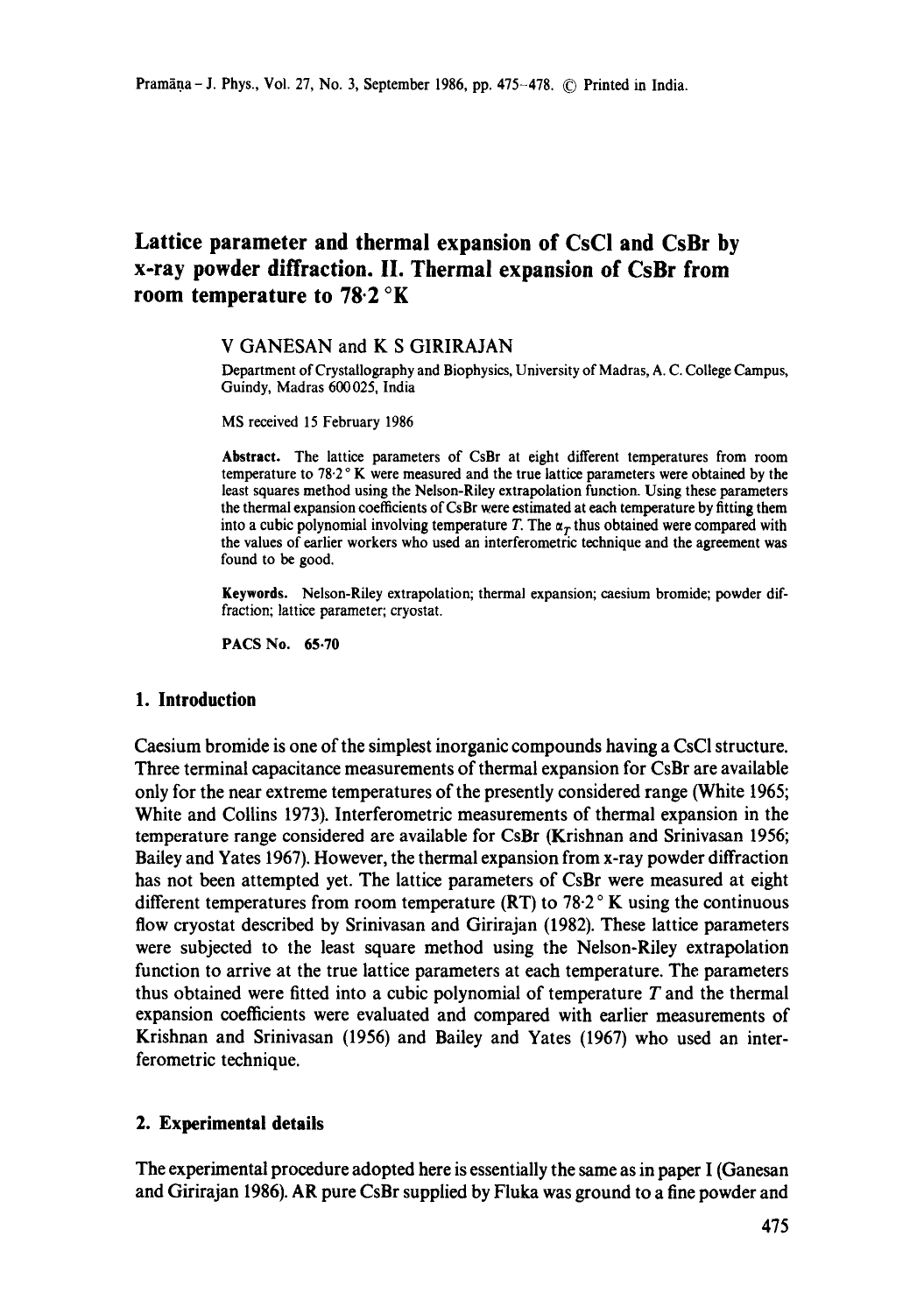was passed through a 325 mesh. This powder was used to record the diffractograms at eight different temperatures from RT to 78.2 $\degree$  K using the continuous flow cryostat described earlier (Srinivasan and Girirajan 1982). The temperature control was maintained to within  $\pm 0.1$  K throughout the experiment by adjusting the liquid nitrogen flow by using the needle valve provided at the suction end of the cryostat. The scanning speed of the sample was  $\frac{1}{4}$ °/min and the Bragg peaks were recorded at each temperature at least two to three times to ensure reproducibility of the peak positions on the  $2\theta$  scale. Copper radiation was used in this work with nickel filter.

# **3. Analysis of experimental data**

The Bragg peak positions at each temperature for all the reflections were obtained from diffractogram charts. These Bragg positions along with the  $h$ ,  $k$ ,  $l$  and the correspond-



**Figure 1.**  Plot of lattice parameter vs N-R function at room temperature for CsBr,



Figure 2. Plot of lattice parameter vs N-R function at 78.2° K for CsBr.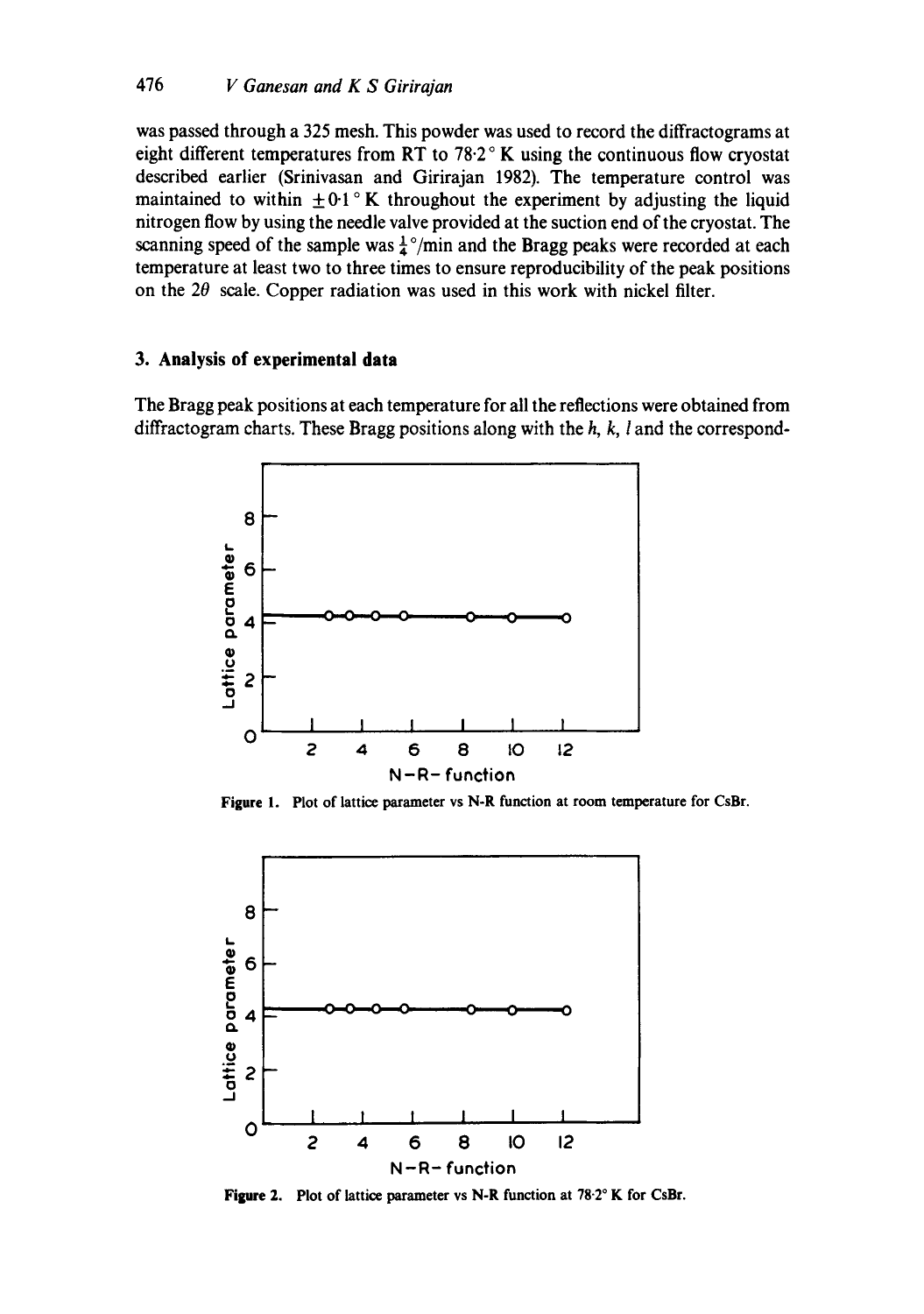ing x-ray wavelengths (CuK $\alpha_1$  and CuK $\alpha_2$ ) in the case of higher angle Bragg peaks beyond 70° which showed  $\alpha_1$  and  $\alpha_2$  resolutions were used in the Bragg formula to arrive at the observed lattice parameters  $a<sub>T</sub>$  (obs). These parameters were then subjected to the least squares method (paper I) using Nelson-Riley (1945) extrapolation function and the true lattice parameter at each temperature was obtained. Two typical plots of  $a_T$ (obs) vs Nelson-Riley extrapolation function are shown graphicaliy in figures 1 and 2 for RT and 78.2° K. The prominent higher angle reflections from  $2\theta = 70^{\circ}$  to  $2\theta$  $= 125$  ° were used for extrapolation. Table 1 gives the true lattice parameters thus obtained for each temperature along with the error estimates. These true lattice parameters were subjected to a cubic polynomial fitting in  $T$  and the thermal expansion coefficient  $\alpha_T$  was obtained for each temperature as described in paper I. Figure 3 gives a plot of the true lattice parameter vs temperature showing the cubic polynomial fitting. The values of the constant coefficients are  $a_0, C_1, C_2, C_3$  are  $a_0 = 4.24630, C_1 = 1.283E$  $-4$ ,  $C_2 = 1.620E - 7$  and  $C_3 = 9.559E - 11$ . In table 2 the thermal expansion coefficients of CsBr obtained in the present method using these constant coefficients and the

| Temperature   | $a_T$ (true)<br>$(\AA)$ |  |  |
|---------------|-------------------------|--|--|
| $(^{\circ}K)$ |                         |  |  |
| 78.2          | 4.25726(3)              |  |  |
| $101-0$       | 4.26085(2)              |  |  |
| 125.8         | 4.26449(3)              |  |  |
| $166-1$       | 4.27178 (3)             |  |  |
| $200-2$       | 4.27775 (3)             |  |  |
| $230-8$       | 428348 (3)              |  |  |
| $258 - 7$     | 4.28843(2)              |  |  |
| 298.0         | 4.29645(2)              |  |  |

|       | Table 1. Temperature vs lattice parameter for |  |  |
|-------|-----------------------------------------------|--|--|
| CsBr. |                                               |  |  |

E. S. D. values are given in brackets.



Figure 3. Plot of  $[a_T(\text{true})-4.25] \times 1000$  vs temperature. Dots represent experimental points and the continuous curve, the cubic polynomial.